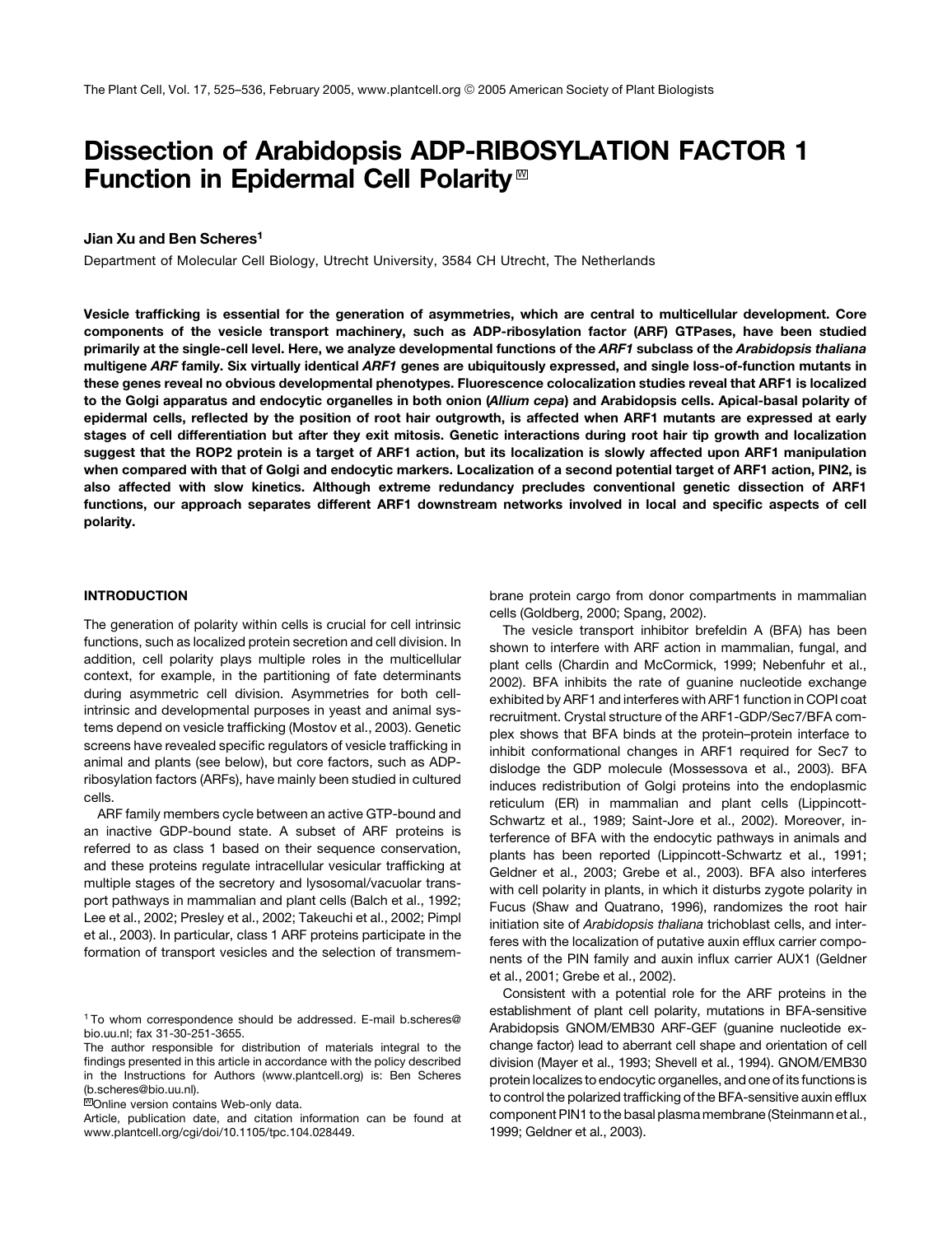Additional targets for ARF-dependent vesicle trafficking are suggested by the observation that BFA inhibits early polar localization of ROP (RHO of plants) proteins at the root hair initiation site (Molendijk et al., 2001). ROP proteins are homologs of the RHO/RAC/CDC42, members of the RHO family GTPases, which include key regulators of cell polarity in yeast and animals (Etienne-Manneville and Hall, 2002). ARF family GTPases are required for several CDC42-mediated functions because human CDC42 is BFA sensitive and expression of a dominant-negative form of human ARF1 results in the redistribution of Golgilocalized human CDC42 to the cytosol (Erickson et al., 1996).

In comparison with yeasts and animals, Arabidopsis has many class 1 ARF proteins (Jürgens and Geldner, 2002; Vernoud et al., 2003). Transient expression of constitutively active (GTP-locked form) or constitutively inactive (GDP-locked form) mutants of ARF1 in tobacco (*Nicotiana tabacum*) and Arabidopsis cultured cells shows that this protein is required for the sequence-specific vacuolar sorting route to the lytic vacuole (Pimpl et al., 2003) and influences ER-to-Golgi transport as well as Golgi-derived transport to the plasma membrane, dependent on the cargo molecule (Lee et al., 2002; Takeuchi et al., 2002). Moreover, Arabidopsis ARF1 is able to complement and rescue the ARF1-ARF2 lethal yeast double mutant (Takeuchi et al., 2002). These results suggest that class 1 ARF proteins in Arabidopsis have similar cellular functions to their yeast and animal counterparts.

Here, we investigate developmental functions of Arabidopsis ARF1. As our expression and loss-of-function analysis suggests extensive redundancy, we expressed GTP- and GDP-locked mutants of ARF1 using region-specific and heat shock–inducible promoters and analyzed the consequences in the context of the multicellular organism. We demonstrate that class 1 ARF function is essential in plant development and that regulated expression of GTP- and GDP-locked mutants of ARF1 can be used to demonstrate roles of ARF1 in apical-basal polarity of epidermal cells and for ROP and PIN protein localization.

#### RESULTS

# Arabidopsis Class 1 ARF Proteins Have Redundant Functions and Overlapping Expression Patterns

In Arabidopsis, six class 1 ARF proteins have been identified by the genome sequencing project. They share 98 to 100% amino acid identity with one another and conserved splice site positions (data not shown). Four of them can be grouped into two pairs derived from segmental genome duplication events (Jürgens and Geldner, 2002).

T-DNA insertion lines from the SIGNAL and the Syngenta GARLIC collections (McElver et al., 2001; Alonso et al., 2003; data not shown) revealed no obvious phenotypes, indicating extensive functional redundancy. Multiple RNA interference lines targeted to a common class 1 ARF sequence also revealed no specific phenotypes (data not shown).

If class 1 ARF proteins perform overlapping functions in Arabidopsis development, they should also share expression domains. We therefore created promoter fusions for all six class 1 ARF proteins using the ER-localized yellow fluorescent protein (ERYFP) as a reporter. For each promoter fusion, 20 independent transgenic lines were analyzed by confocal laser scanning microscopy (CLSM). ERYFP expression was observed in all the promoter fusion lines except for ARF6 (At5g14670), which is preferentially expressed in anthers and pollen (see Supplemental Figure 1A online). The promoter fusion lines for the other five class 1 ARF proteins showed essentially the same expression pattern with constitutive ERYFP expression in young seedlings (see Supplemental Figures 1B to 1F online), indicating extensive overlap of class 1 *ARF* gene expression.

We focused our studies on the Arabidopsis ARF1 (At2g47170) because this member has been studied at the cellular level (Lee et al., 2002; Takeuchi et al., 2002; Pimpl et al., 2003). GenBank EST expression data (http://www.ncbi.nih.gov/Genbank/) confirm that*ARF1* is expressed in all organs examined. To investigate tissue specificity of *ARF1* mRNA expression in different organs and at different developmental stages, we created *ARF1* promoter fusions using β-glucuronidase (GUS) as a reporter. GUS activity was detected throughout the roots of all the transgenic lines examined (see Supplemental Figure 1G online). In addition, we also observed strong GUS activity in vascular bundles, leaf primordia, stomata, trichomes, style, stigmatic tissue, and young pollen (see Supplemental Figures 1H to 1J online). Intense GUS activity was detected in embryo sacs and dissected embryos of all stages (see Supplemental Figure 1K online).

We investigated whether posttranscriptional regulation affected ARF1 expression by making stable transgenic Arabidopsis plants carrying the fusion construct of wild-type ARF1 (ARF1-WT) and enhanced green fluorescent protein (EGFP) under control of the Arabidopsis *ARF1* promoter (arf1-ARF1- WT-EGFP). Constitutive GFP expression was found in all the ARF1-WT-EGFP translational fusion lines. For example, GFP fluorescence was observed in all cells within the root meristem, and GFP fluorescence localized to the region of forming cell plate, to the growing root hairs, and also was detected in stomata and trichome cells (see Supplemental Figures 1L to 1P online). Collectively, our data suggest that the ARF1 protein is ubiquitously expressed and overlaps with the expression domain of the class 1 ARF members.

# Arabidopsis ARF1 Localizes to Golgi Apparatus and Endocytic Organelles

In both yeast and mammalian cells, ARF1-Q71L (GTP-locked form) has significantly reduced GTPase activity and therefore behaves as a constitutively activated mutant (Pepperkok et al., 2000) that cannot hydrolyze its GTP and interferes with the sorting of membrane proteins into Golgi-derived COPI vesicles. ARF-T31N (GDP-locked form) has low affinity for GTP and has been shown to behave as a dominant-negative mutant (Dascher and Balch, 1994) that blocks the formation of COPI-coated vesicles. As the critical amino acids are conserved among class 1 ARF proteins (data not shown), both mutants are expected to also impair ARF1-mediated vesicle transport in plants. We made protein fusion constructs of ARF1-WT and the GTP- and GDPlocked dominant mutants of ARF1, namely ARF1-Q71L and ARF-T31N with EGFP, enhanced cyan fluorescent protein (ECFP), or enhanced yellow fluorescent protein (EYFP), under control of a *35S* promoter of *Cauliflower mosaic virus* (CaMV). We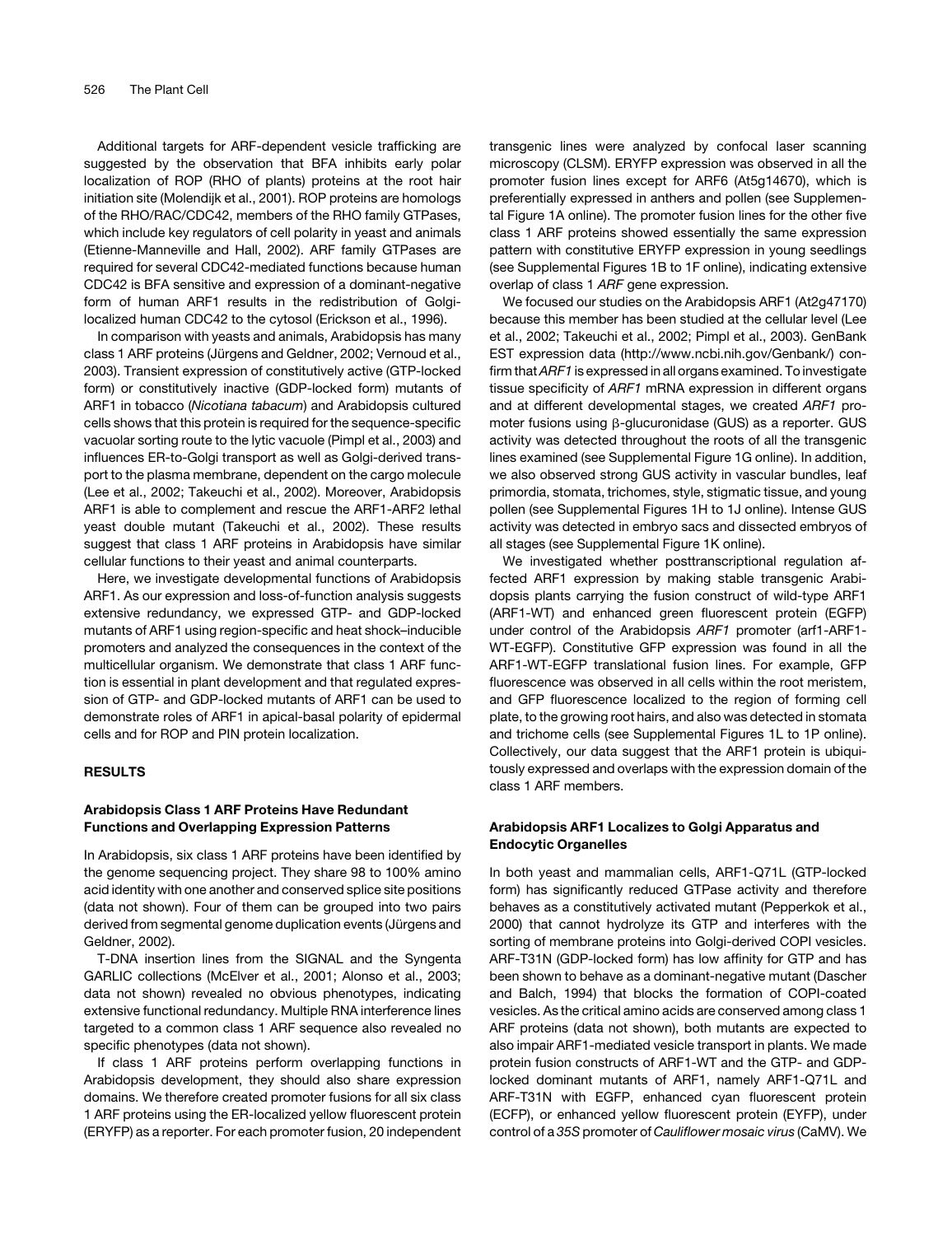

Figure 1. Transient Expression and Intracellular Localization of Arabidopsis ARF1 and Its Dominant Mutants in Onion Epidermal Cells.

(A) to (C) Transient expression of 35S-ARF1-WT-EGFP (A), 35S-ARF1- Q71L-EGFP (B), and 35S-ARF1-T31N-EGFP (C).

(D1) to (D3) Colocalization analysis of 35S-ARF1-WT-ECFP ([D1]; green) and 35S-ARF1-Q71L-EYFP ([D2]; red). Merged image of (D1) and (D2) is depicted in (D3). Note that all ECFP fluorescence coincides with EYFP fluorescence.

(E1) to (E3) Colocalization analysis of 35S-ARF1-WT-ECFP ([E1]; green) and N-ST-YFP ([E2]; red). Merged image of (E1) and (E2) is depicted in (E3).

(F1) to (F3) Colocalization analysis of 35S-ARF1-WT-EGFP ([F1]; green) and FM4-64 ([F2]; red). Merged image of (F1) and (F2) is depicted in (F3). studied the intracellular localization and dynamics of the translocation of ARF1 protein during transient expression in onion (*Allium cepa*) epidermal cells. GTP-locked ARF1 colocalized with wild-type ARF1 in multiple punctuate structures, whereas no fluorescent motile organelles were observed in cells with GDPlocked ARF1 construct (Figures 1A to 1D; see Supplemental Movie 1 online).

Colocalization studies using ARF1-WT-EC/YFP and a resident Golgi protein *N*-a-2,6-sialyltransferase (N-ST) fused to YFP (N-ST-YFP; Grebe et al., 2003) or a Golgi-targeted *N*-acetylglucosaminyl (NAG) transferase fused to ECFP (NAG-ECFP) suggest that ARF1 largely resides in or associates with the Golgi apparatus but also localizes to organelles negative for the Golgi markers (Figure 1E; see Supplemental Figure 2A and Movies 2 to 4 online). The Golgi localization of ARF1 is in agreement with observations on maize (*Zea mays*) and tobacco cells using ARF1 antisera (Pimpl et al., 2000; Ritzenthaler et al., 2002). However, our data indicate that ARF1 localizes to additional sites. Indeed, we found that ARF1-WT-EGFP fluorescence partially overlaps with the endocytic marker FM4-64 (Figure 1F; see Supplemental Movie 5 online), which does not label Golgi apparatus in both onion and Arabidopsis cells (see Supplemental Figures 2B, 2D, and Movie 6 online), suggesting that Arabidopsis ARF1 is also localized to endocytic organelles. Furthermore, a subpopulation of ARF1 fluorescence coincides with a red fluorescent protein (RFP) fusion to the conventional type RAB5 homolog ARA7 from Arabidopsis (RFP-ARA7; Figure 1G; see Supplemental Movie 7 online) but not with a plant unique RAB GTPase ARA6 fused to EYFP (ARA6-EYFP; Ueda et al., 2001; see Supplemental Figure 2C and Movie 8 online), indicating that ARF1 and ARA7 reside in different endocytic organelles from ARA6. In addition, we found that ARF1-EYFP fluorescence moves along actin filaments, illustrated by an EGFP fusion to the mouse F-actin–binding protein TALIN (EGFP-TALIN; Kost et al., 1998; Figure 1H; see Supplemental Movie 9 online).

We next studied the intracellular localization of wild-type ARF1 and its mutated forms in transgenic Arabidopsis plants. A heat shock–inducible promoter from the Arabidopsis *HSP18.2* gene (Takahashi et al., 1993) was used to drive expression of the fusion proteins. Intense GFP expression was induced in Arabidopsis root cells within 2 h after heat shock induction (37°C, 2 h). Both heat shock–induced ARF1-WT-YFP and ARF1-Q71L-YFP distribute similar to arf1-ARF1-WT-EGFP (Figures 2A, 2B, and 2D1), suggesting that the heat shock promoter activity levels used did not alter protein localization. In hsp18.2-ARF1-T31N-ECFP lines, CFP fluorescence is largely cytosolic and localizes to the nucleus, whereas no moving organelles were labeled (Figure 2C). Colocalization analysis of ARF1-WT-GFP with Golgi and endocytic markers in Arabidopsis confirms our observations in

<sup>(</sup>G1) to (G3) Colocalization analysis of 35S-ARF1-WT-ECFP ([G1]; green) and RFP-ARA7 ([G2]; red). Merged image of (G1) and (G2) is depicted in (G3).

<sup>(</sup>H1) to (H3) The fluorescence of 35S-ARF1-WT-EYFP ([H1]; red) is associated with the cortical network of actin filaments marked by EGFP-TALIN ([H2]; green). Merged image of (H1) and (H2) is depicted in (H3). Bars = 25  $\mu$ m in (A) for (A) to (C), 5  $\mu$ m in (D) for all other panels.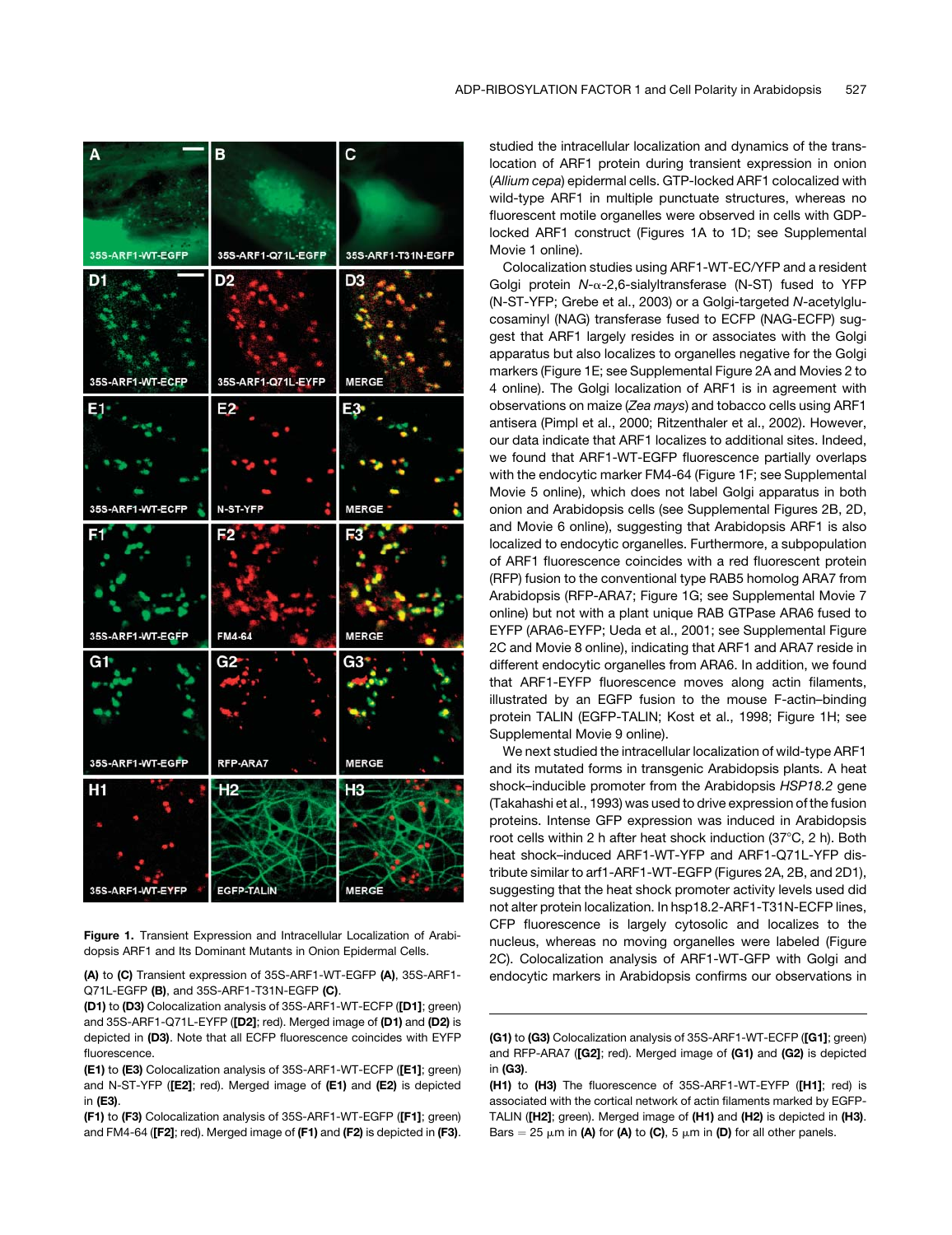

Figure 2. Expression and Intracellular Localization of Arabidopsis ARF1 and Its Dominant Mutants in Meristematic Root Epidermal Cells.

(A) to (C) Expression of hsp18.2-ARF1-EYFP (A), hsp18.2-ARF1-Q71L-EYFP (B), and hsp18.2-ARF1-T31N-ECFP (C) after heat shock (37°C, 2 h). (D1) to (D3) Colocalization analysis of arf1-ARF1-WT-EGFP ([D1]; green) and N-ST-YFP ([D2]; red). Merged image of (D1) and (D2) is depicted in (D3). (E1) to (E3) Colocalization analysis of arf1-ARF1-WT-EGFP ([E1]; green) and the endocytosis marker FM4-64 ([E2]; red). Merged image of (E1) and (E2) is depicted in (E3).

(F1) to (F3) Colocalization analysis of arf1-ARF1-WT-EGFP ([F1]; green) and FM4-64 ([F2]; red) at 20 min of incubation with 100 μM BFA. Merged image of (F1) and (F2) is depicted in (F3).

Bars  $=$  5  $\mu$ m in (A) for (A) to (C), in (D1) for (D1) to (D3), in (E1) for (E1) to (E3), and in (F1) for (F1) to (F3).

onion epidermal cells (Figures 2D and 2E; see Supplemental Figures 2D and 2E online), and in addition ARF1-WT-GFP coaggregates with FM4-64 in BFA-induced compartments (Figure 2F). Taken together, our data suggest that ARF1 resides both in Golgi stacks and in a subpopulation of vesicles that move along actin filaments.

# ARF1 Function in Arabidopsis Trichoblast Cells

The Arabidopsis root allows dissection of different aspects of cell polarity in plants. Distally, meristematic root cells divide in oriented planes. In the more proximal cell elongation and cell differentiation zones, trichoblast cells will develop root hairs at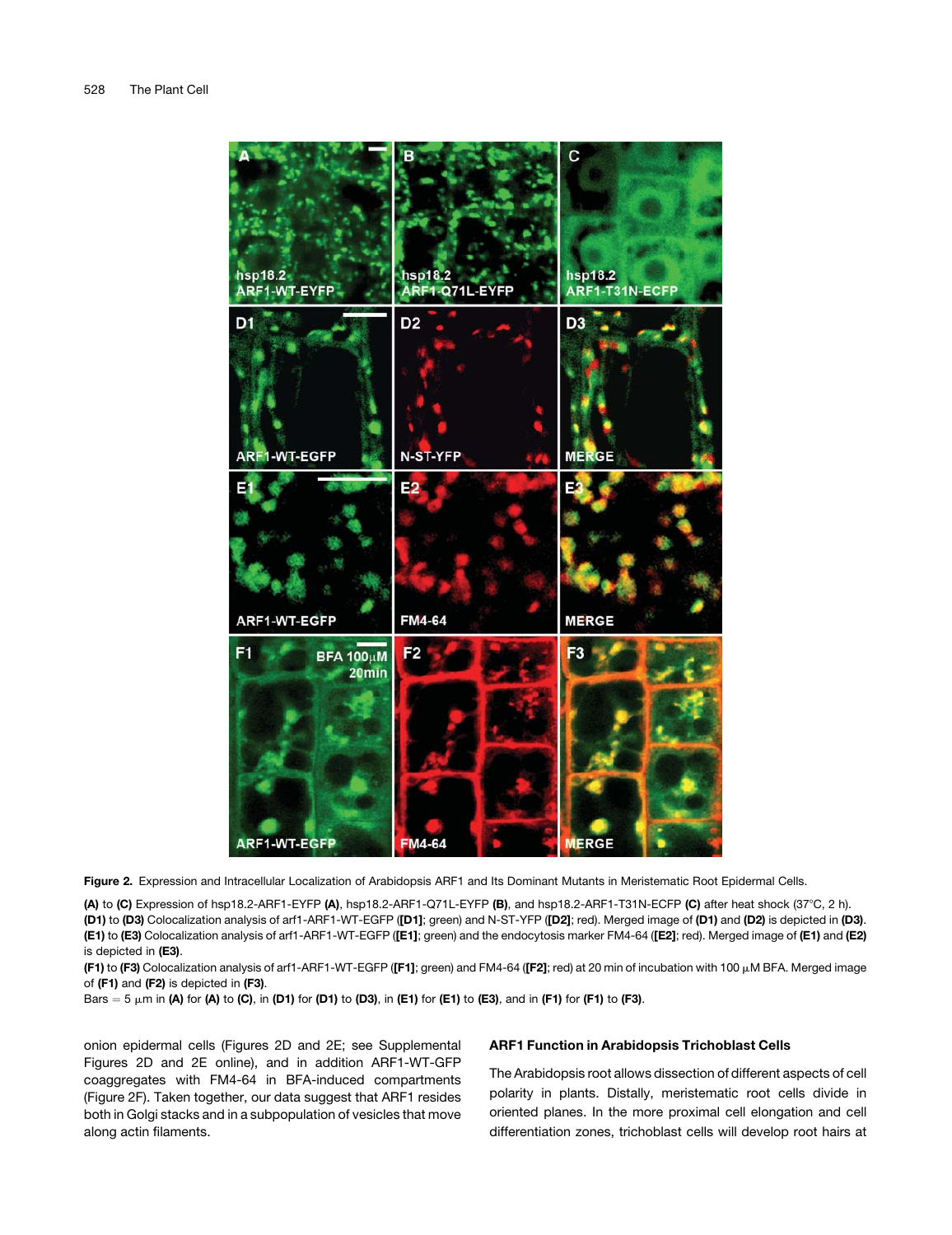their basal end, reflecting epidermal polarity along the apicalbasal axis. Furthermore, root hairs elongate by polar tip growth. BFA treatment interferes with both aspects of epidermal polarity in a concentration-dependent manner (Grebe et al., 2002; Figures 4F and 4I), indicating that ARF-dependent processes are involved in apical-basal polarity and polar tip growth. In a search for specific ARF1 effects, we focused on polarity aspects of a single cell type: the trichoblast.

To dissect ARF1 functions, the GAL4-VP16 (GV)/UAS binary expression system (Brand and Perrimon, 1993) was used for region-specific expression of wild-type ARF1 and its mutated forms. Manipulation of ARF1 function in the root meristem using the root meristem–specific rch1GV driver affected root development, directional cell expansion, and cytokinesis (see Supplemental Figure 3 online), consistent with the expected household role of ARF1 in vesicle trafficking. However, it did not cause any obvious defects in root hair initiation and root hair tip growth (see Supplemental Figures 3C, 3F, 3H, and 3J online). We therefore specifically interfered with ARF1 function in trichoblasts. ARF1- WT and ARF1 mutants were expressed using a trichoblastspecific driver prp3GV whose expression is initiated at the onset of root hair outgrowth (Bernhardt and Tierney, 2000; Figure 3A). No alteration in apical-basal epidermal polarity or tip growth occurred in ARF1-WT–overexpressing lines (Figures 3B, 3G, 3L, and 3M), but trichoblast-specific expression of ARF1-Q71L or ARF1-T31N significantly inhibited tip growth (Figures 3C to 3F, 3H to 3K, 3N, and 3O).

Root hair formation can be completely abolished after strong heat shock induction  $(37^{\circ}C, 4 h)$  in transgenic lines carrying hsp18.2GV and UAS-ARF1-Q71L or UAS-ARF1-T31N, whereas root hairs are normal in wild-type plants or ARF1-WT–overexpressing lines under the same conditions ( $n = 100$ ; Figures 4A to 4C). Unlike in ARF1-T31N–expressing lines (Figures 4C and 4E), proper root hair formation recovers abruptly in ARF1-Q71L– expressing lines within 2 d, demonstrating that the effects of GTP-locked ARF1 on root hair formation are reversible (Figures



Figure 3. ARF1 Function Is Required for Root Hair Tip Growth in Arabidopsis Trichoblast Cells.

(A) Expression of the *GFP* reporter gene under the control of the trichoblast-specific *PRP3* promoter. Note that GFP expression is only observed in root hair–forming cells (T) but not in atrichoblast cells (A).

(B), (G), and (L) Trichoblast-specific overexpression of ARF1-WT in transgenic lines carrying prp3GV and UAS-GUS, which is indicated by GUS staining. (C) to (K) Trichoblast-specific expression of ARF1-Q71L ([C], [D], [H], and [I]) and ARF1-T31N ([E], [F], [J], and [K]). Note the graded root hair tip growth defects. Weak lines have very short root hairs ([C] to [F]), whereas strong lines have almost no root hair formation ([H] to [K]).

(M) to (O) Trichoblast cells in ARF1–overexpressing lines (M), ARF1-Q71L–expressing lines (N), and ARF1-T31N–expressing lines (O). Images were obtained by CSLM.

Bars = 20  $\mu$ m in (A) and (M) to (O), 250  $\mu$ m in (B), and 100  $\mu$ m in (C) and all other panels.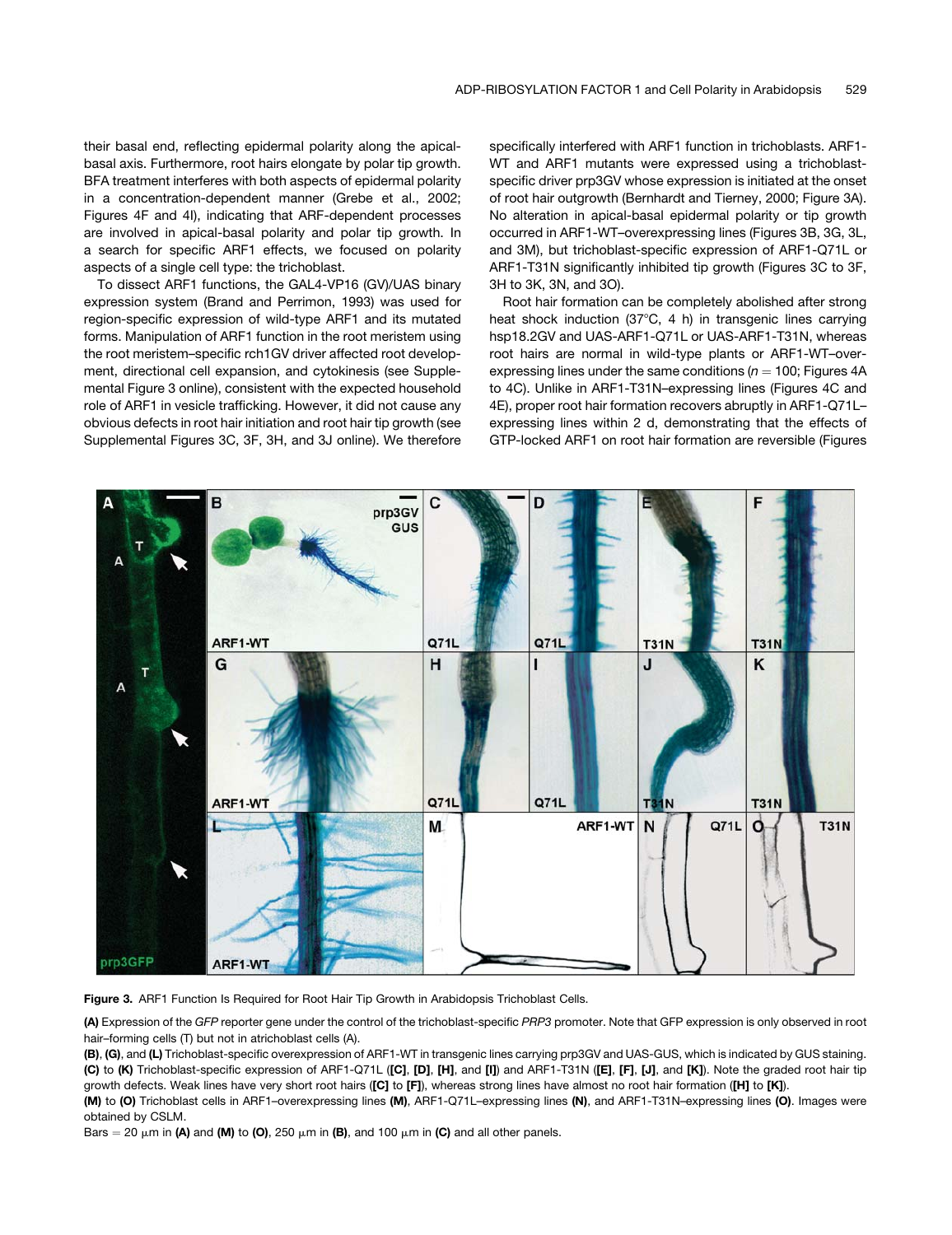

Figure 4. Heat Shock–Induced Expression of ARF1-Q71L and ARF1-T31N Strongly Affects Root Growth and Root Hair Formation.

(A) to (E) Root hair formation upon strong heat-shock induction (37 $\degree$ C, 4 h).

(A) to (C) Transgenic line carrying hspGV and UAS-ARF1-WT (A), UAS-ARF1-Q71L (B), or UAS-ARF1-T31N (C). Root hair formation in ARF1-Q71L lines could recover within 2 d ([B], boxed region). Abnormal root meristem in ARF1-T31N line is shown ([C], boxed region).

(D) and (E) Enlarged views of boxed regions in (B) and (C). Arrows in (D) indicate proper root hair formation.

(F) and (I) Root hair formation of Columbia wild-type line upon BFA treatment (5  $\mu$ M, 20 h). Double root hairs ([F], arrows) and apical-shifted root hair ([I], arrow) were observed.

(G), (H), and (J) Root hair formation in transgenic lines carrying hspGV and UAS-ARF1-T31N. Apical-shifted root hair ([G], arrow), double root hairs ([H], arrows), and a combination of both phenotypes ([J], arrows) were observed. Bulging epidermal cells in (G) suggest deregulation of cell expansion. Bars = 100  $\mu$ m in (A) for (A) to (C), 50  $\mu$ m in (D) for (D) and (E), 100  $\mu$ m in (F) for (F) to (H), and 20  $\mu$ m in (I) for (I) and (J).

4B and 4D). Root hairs are able to develop in ARF1-Q71L– and ARF1-T31N–expressing lines after mild heat shock induction  $(37^{\circ}C, 2 h)$ , but polarized root hair tip growth is significantly inhibited (Figures 4G, 4H, and 4J). These data suggest a dosedependent effect of ARF1 manipulation on tip growth in Arabidopsis root hairs.

Consistent with the effect of BFA treatment (Grebe et al., 2002), apical-basal polarity in root hair initiation is dramatically affected by heat shock–induced expression of ARF1-T31N but not ARF1-Q71L (Figures 4G, 4H, and 4J). The difference in effect of the GTP- and GDP-locked mutants of ARF1 on epidermal polarity might indicate that they act on different targets, but can also reflect differences in protein level or stability. Apical-basal trichoblast polarity was not affected by the ARF1 mutants expressed in PRP3 or RCH1 expression domain as well as in the root cap region (data not shown). We concluded that root hair positioning in response to epidermal polarity and the decision to grow out a hair per se occur in the elongation zone.

# ARF1 Function Is Required for ROP2 Localization and Action

The Arabidopsis *ROP2*/*ARAC4* gene has been implicated as a regulator of both apical-basal polarity in root hair initiation and polarized root hair tip growth. The *ROP2* gene is expressed throughout root hair development, and *ROP2* overexpression results in longer root hairs with multiple tips, whereas constitutively active GTP-bound ROP2 (ROP2-G14V) expression inhibits and depolarizes root hair tip growth (Jones et al., 2002). Transgenic lines carrying prp3GV and UAS-ROP2-G14V display the bulged root hair phenotype reported for 35S-ROP2 lines (Figures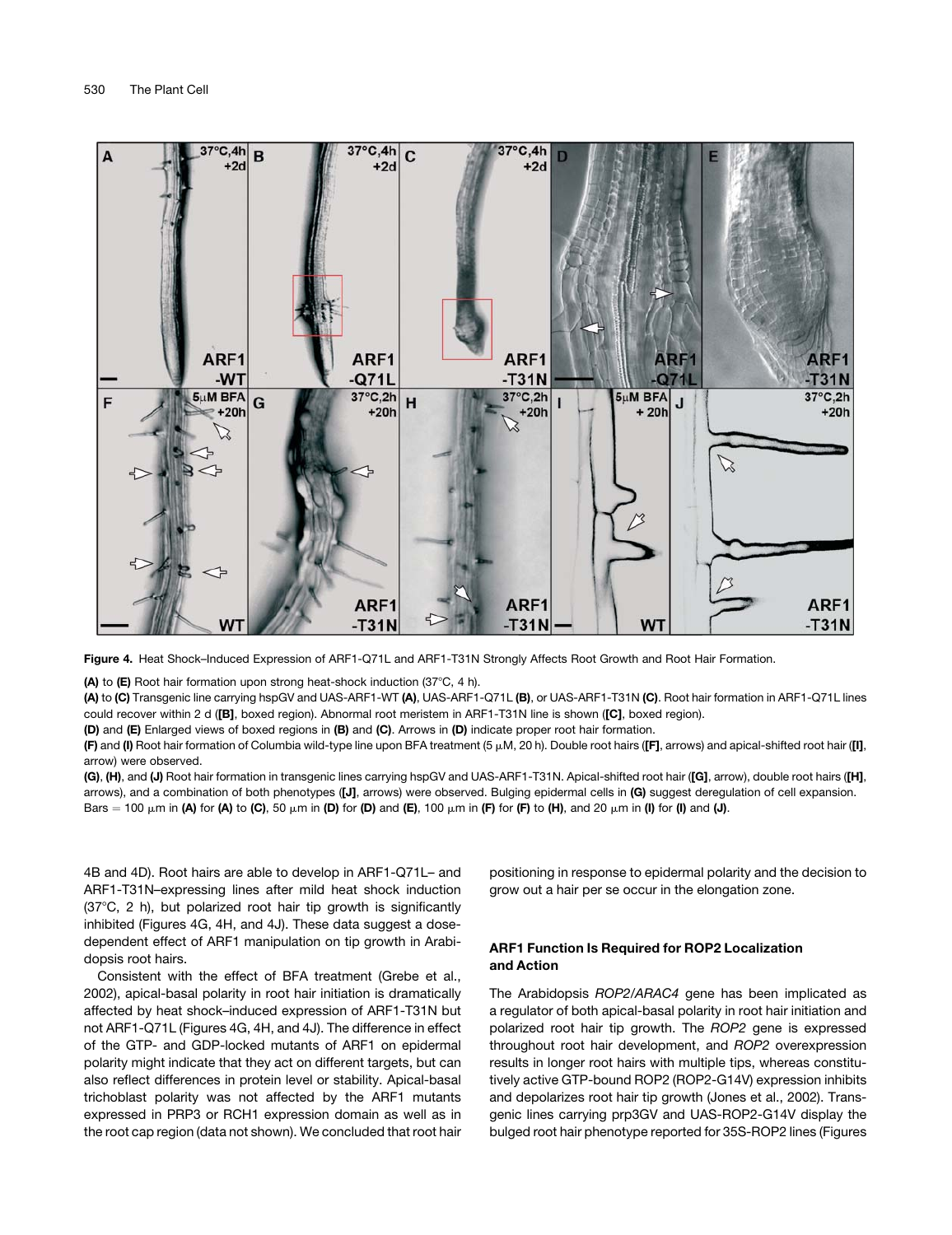

Figure 5. ARF1 Function Is Required for ROP2 Localization and Action.

(A) to (I) Root hair formation in transgenic lines carrying prp3GV and UAS-ROP2-G14V ([A] to [C]). Tip growth defect and strong isotropic expansion were observed in root hairs. Root hair formation in F1 lines carrying prp3GV, UAS-ROP2-G14V, and UAS-ARF1-Q71L is shown ([D] to [F]). Root hair formation in F1 lines carrying prp3GV, UAS-ROP2- G14V, and UAS-ARF1-T31N is shown ([G] to [I]). Note that root hair tip growth is strongly inhibited with no or much reduced isotropic expansion in F1 lines. Overview ([A], [D], and [G]), magnification ([B], [E], and [H]), and CSLM images ([C], [F], and [I]) are shown.

(J) and (K) Expression of the EYFP-ROP2 in Arabidopsis transgenic lines. YFP fluorescence is highly enriched in the apical and basal plasma membranes of the root meristematic cells, and localized to the future site of root hair formation as well as to the root hairs ([K], arrows).

(L) to (N) Colocalization analysis of EYFP-ROP2 ([L]; green) and FM4-64 ([M]; red) in meristematic root epidermal cells of Arabidopsis transgenic lines at 2 h of incubation with 100  $\mu$ M BFA. Merged image of (L) and (M) is depicted in (N).

(O) EYFP-ROP2 localization in transgenic lines carrying hspGV and UAS-ARF1-WT after heat shock induction (37 $^{\circ}$ C, 2 h, then 22 $^{\circ}$ C, 20 h). Heat shock–induced ARF1 overexpression does not change EYFP-ROP2 localization.

5A to 5C), whereas no root hair phenotype was observed in transgenic lines carrying rch1GV and UAS-ROP2-G14V (data not shown).

BFA inhibits early polar localization of ROP proteins at the root hair initiation site, suggesting that root hair initiation requires an early-acting ARF-dependent process (Molendijk et al., 2001). To determine whether ARF1 function is involved in ROP2 action, we studied genetic interactions between *ARF1* and *ROP2* in trichoblast cells. We crossed UAS-ARF1-Q71L or UAS-ARF1-T31N into the transgenic lines carrying prp3GV and UAS-ROP2-G14V, and performed epistasis analysis in the F1 progeny. In all the F1 lines examined, root hairs showed tip growth defects but displayed no bulging (Figures 5D to 5I), indicating that ROP2 function in controlling polarized tip growth is ARF1 dependent.

We next investigated the localization of the ROP2 protein in Arabidopsis plants carrying the fusion construct of EYFP and ROP2 (EYFP-ROP2) under the control of the *ROP2* promoter. YFP fluorescence is highly enriched in the apical and basal plasma membranes of the root meristematic cells (Figure 5J), and consistent with its role in cell polarity, EYFP-ROP2 localized to the future site of root hair formation as well as to the tips of growing root hairs (Figure 5K). Moreover, EYFP-ROP2 partially colocalized with endocytic marker FM4-64 upon BFA treatment (Figures 5L to 5N), implying ARF-dependent ROP2 trafficking. Heat shock (37°C, 2 h)-induced overexpression of wild-type ARF1 had no obvious effects on the localization of the EYFP-ROP2 fusion protein (Figure 5O). However, in ARF1-Q71L– or ARF1-T31N–expressing lines, localization of the EYFP-ROP2 fusion protein was significantly altered within 20 h after heat shock induction, illustrated by strong internalization and reduced YFP fluorescence on the plasma membrane (Figures 5P and 5Q). These results suggest that ARF1 function is required for ROP2 localization.

# ARF1-Q71L and ARF1-T31N Act Rapidly on Golgi Trafficking and FM4-64 Uptake but Slowly on PIN2 Localization

Delocalization of ROP2 after ARF1 manipulation was not clearly observed until 20 h after heat shock, which posed the question whether dominant ARF1 mutants act slowly on all ARF1 dependent processes or whether ROP2 localization defects might require intermediate steps. To assess whether heat shock–induced ARF1 mutants can rapidly affect known vesicular trafficking pathways in the intact plant, we analyzed changes in the distribution of Golgi markers, a functional auxin efflux component PIN2-EGFP fusion, and the endocytic marker FM4-64. As a control, we timed the delocalization response of these markers to ARF-GEF inhibition by BFA treatment.

<sup>(</sup>P) and (Q) EYFP-ROP2 localization in transgenic lines carrying hspGV and either UAS-ARF1-Q71L (P) or UAS-ARF1-T31N (Q) after heat shock induction (37 $^{\circ}$ C, 2 h, then 22 $^{\circ}$ C, 20 h). Note that internalized YFP fluorescence was observed within the cells.

Bars = 100  $\mu$ m in (A) for (A), (D), and (G); 100  $\mu$ m in (B) for (B), (E), and (H); 20  $\mu$ m in (C) for (C), (F), and (I) to (K); and 10  $\mu$ m in (L) for (L) to (Q).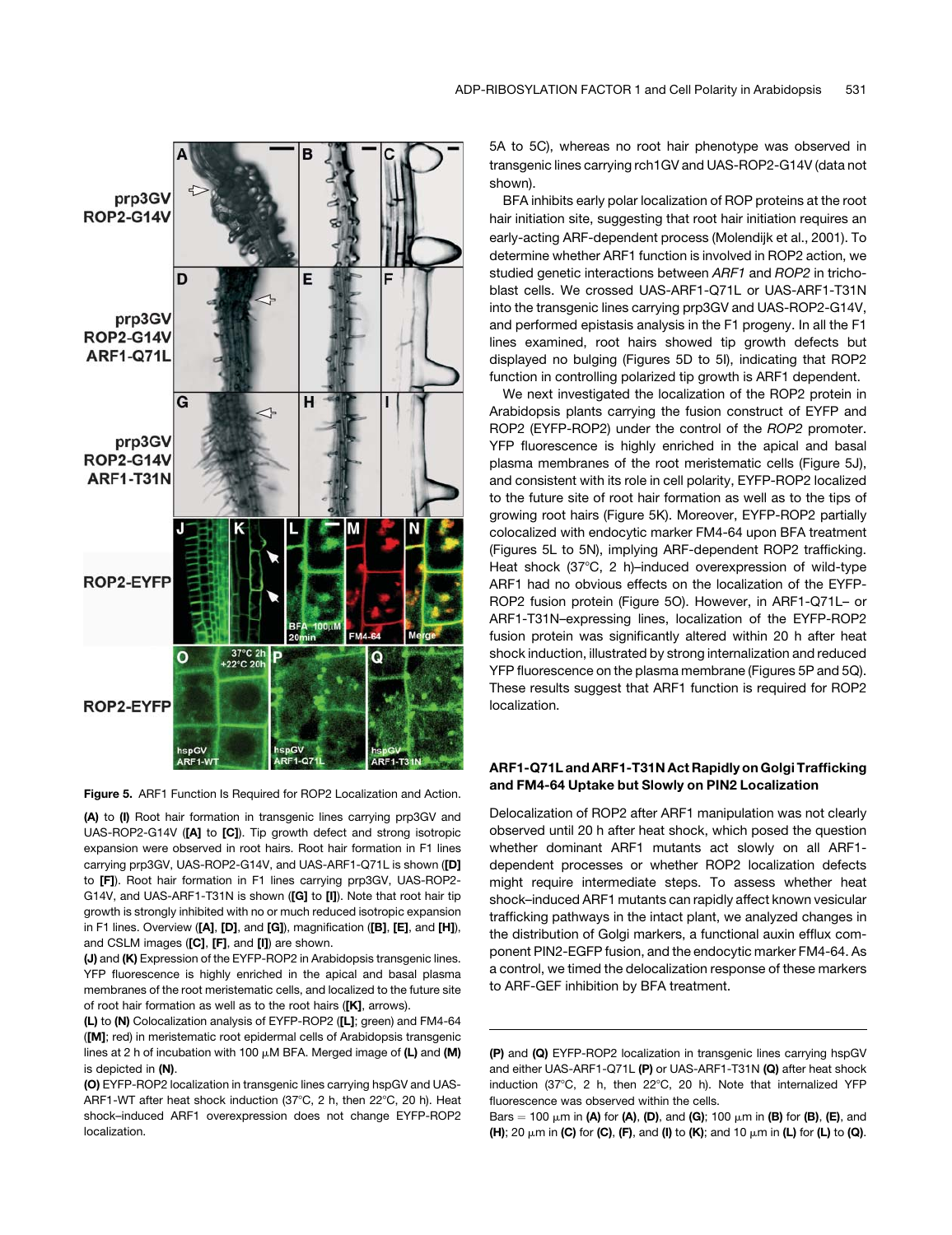No changes were observed in the distribution of any marker after the overexpression of ARF-WT at all heat shock periods used (Figures 6A, 6E, 6I, 6M, 6Q, and 6U). However, within 3 h of heat shock at 37°C, fluorescence of the two Golgi markers N-ST-YFP and NAG-EGFP was significantly altered in both ARF1- Q71L– and ARF1-T31N–expressing lines (Figures 6B, 6C, 6F, and 6G). Surprisingly, PIN2-EGFP was visibly internalized only after prolonged heat shock (Figures 6J, 6K, 6N, and 6O), suggesting that PIN2 exocytosis responds slowly to ARF1 manipulation.

We found almost no internalization of FM4-64 after 3 h of induction of ARF1-Q71L and ARF1-T31N expression (Figures 6R and 6S), and almost no vacuoles were labeled by FM4-64 within 3 h of heat shock at 37°C when FM4-64 was added before heat shock induction (Figures 6V and 6W). Thus, uptake of FM4-64 at the plasma membrane and endocytic trafficking of FM4-64 from endocytic organelles to the vacuole are affected, consistent with the inhibition of endocytosis by GTP-locked human ARF1 (Zhang et al., 1994).

BFA treatment affects the localization of Golgi markers within 15 min to 1 h (Figures 6D and 6H), consistent with the rapid changes observed upon ARF1 modulation. However, PIN2- EGFP, a slow responder to ARF1 modulation, responds rapidly to BFA (Figures 6L and 6P). More strikingly, the response to BFA of the endocytic marker FM4-64 differs from its response to ARF1 manipulation because BFA strongly interferes with endocytic trafficking of FM4-64 from endocytic organelles to the vacuole but not with FM4-64 uptake (Figure 6T and 6X). This might suggest that ARF1 modulates uptake through interaction with a BFA-insensitive ARF-GEF.

## **DISCUSSION**

In Arabidopsis, multiple almost identical ARF1 family members exist, but their highly similar expression domain and the lack of mutant phenotypes in individual knockouts suggest that all family members have extensively shared functions. Expansion of gene families hampers straightforward dissection of contextspecific roles during multicellular development. Moreover, complete knockouts of central players of the secretory system often lead to male gametophytic or embryonic lethality, which makes it very difficult to analyze their precise cell-biological roles (Zizioli et al., 1999; Sanderfoot et al., 2001). Yet, studies on ARF interactors and their inhibitors suggest that the ARF system serves such context-specific roles, as illustrated by recent investigations on the GNOM/EMB30 ARF-GEF and its link to polar auxin transport in planta (Geldner et al., 2003). Here, we use ARF1-WT and GTP- and GDP-locked dominant mutants of ARF1 (ARF1-Q71L and ARF1-T31N) to dissect roles of ARF1 in Arabidopsis. We show that manipulation of Arabidopsis ARF1 function in separate domains influences expected processes such as cytokinesis and tip growth. However, we also reveal specific modulation of apical-basal epidermal polarity in a distinct phase of development. At the molecular level, we show that the kinetics of inducible ARF responses can be used to separate direct and indirect effects on protein localization.

ARF1 has been shown to localize to Golgi apparatus in both mammalian and plant cells (Vasudevan et al., 1998; Pimpl et al., 2000; Ritzenthaler et al., 2002). Unexpectedly, we detected Arabidopsis ARF1 in endocytic organelles, suggesting that it plays a role in the trafficking of endocytic vesicles like non-plant ARF1 (Gaynor et al., 1998; Gu and Gruenberg, 2000). Consistent with this notion, uptake and trafficking of the endocytic marker FM4-64 is inhibited by both GTP- and GDP-locked forms of ARF1. Moreover, a subpopulation of Arabidopsis ARF1 coincides with the RAB5 homolog ARA7 but not with ARA6 (Ueda et al., 2001).

The effects of the ARF-GEF inhibitor BFA suggest that ARFdependent vesicle trafficking plays an important role in the establishment of apical-basal epidermal polarity and in root hair tip growth (Grebe et al., 2002). Here, we show that dominant mutants of ARF1 interfere with both aspects of cell polarity, raising the question whether ARF1 is a target for both BFAsensitive ARF-GEF–dependent polarity changes.

Which effectors are important for these polarization events? We show that polar ROP2 localization to the hair tip and phenotypic activity of ROP2 in this region require ARF1 function. These data functionally support the idea that root hair initiation involves ARF1-dependent polar localization of the ROP proteins (Molendijk et al., 2001). The slow relocalization of ROP2 after ARF1 manipulation suggests that intermediate steps are involved and that ARF1 may not be the principal ARF regulated by BFAsensitive ARF-GEFs in ROP2 trafficking. However, we cannot exclude the formal possibility that these slow kinetics reflect interference of ARF1 manipulation with unrelated pathways.

The auxin transport machinery and actin cytoskeleton have been implicated in the establishment of apical-basal trichoblast polarity (Masucci and Schiefelbein, 1994; Sabatini et al., 1999; Grebe et al., 2002; Ringli et al., 2002). Furthermore, auxin influx and efflux carriers are BFA sensitive, and actin-mediated vesicle trafficking is required for the recycling of auxin efflux carriers (Morris and Robinson, 1998; Geldner et al., 2001, 2003; Grebe et al., 2002, 2003). We show that ARF1 manipulation can affect apical-basal polarity and interferes with PIN2-EGFP recycling, indicating that auxin transport carriers require proper ARF function. However, dominant ARF1 mutant–mediated PIN2- EGFP internalization is slow compared with changes in Golgi and endocytic markers, whereas PIN2-EGFP is among the fastest responders to BFA. These observations raise the possibility that ARF1 also influences vesicular cycling of auxin efflux carriers in an indirect way, whereas GNOM and/or other BFAsensitive ARF-GEFs interact with another ARF member that is more directly involved in PIN recycling. Our findings suggest that ARF1 may not be the most BFA-sensitive target in polarization events involving ROP and PIN proteins, and they illustrate that caution needs to be exerted in inferring direct interactions from developmental phenotypes upon ARF manipulation.

Further dissection of specific ARF1-mediated processes will be required to reach a better understanding of its role in multiple distinct polarization events. A spectrum of interacting proteins, such as ARF-GEFs and ARF-GAPs, can provide specificity to ARF1 action. Furthermore, connected trafficking pathways may be secondarily affected, and these will have to be identified in each case. Our tissue-specific approach for ARF1 misregulation defines a ready-to-go system to search for specific vesicle transport components impinging on cell and tissue polarity by straightforward suppressor and enhancer screens.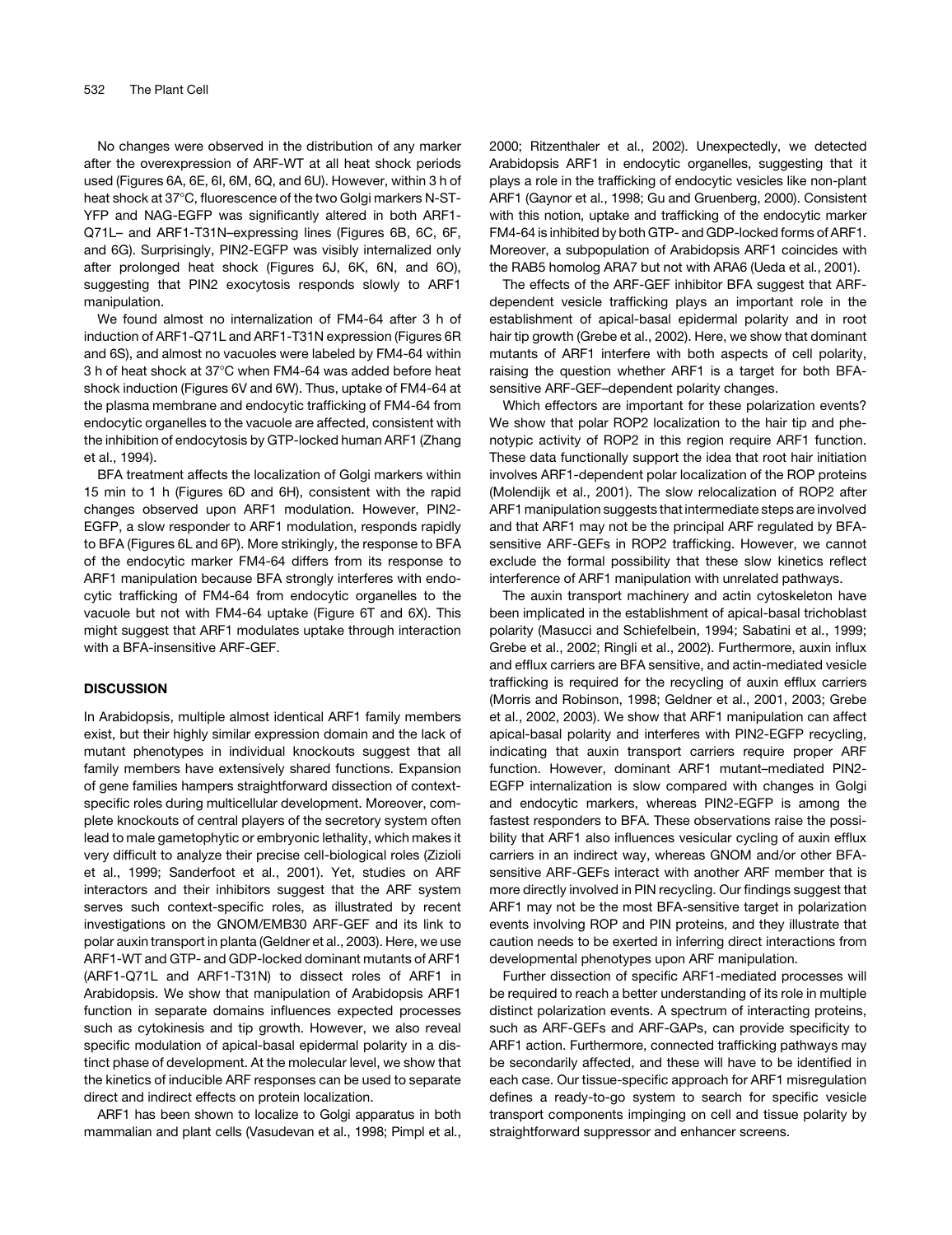

Figure 6. ARF1-Q71L and ARF1-T31N Act Rapidly on Golgi Trafficking and FM4-64 Uptake but Slowly on PIN2 Localization.

(A) to (C) N-ST-YFP localization in transgenic lines carrying hspGV and UAS-ARF1-WT (A), ARF1-Q71L (B), or ARF1-T31N (C) after heat shock induction (37°C, 3 h).

(D) N-ST-YFP localization after BFA treatment (50  $\mu$ M, 15 min).

(E) to (G) NAG-EGFP localization in transgenic lines carrying hspGV and UAS-ARF1-WT (E), ARF1-Q71L (F), or ARF1-T31N (G) after heat shock induction  $(37^{\circ}C, 3 h)$ .

(H) NAG-EGFP localization after BFA treatment (50  $\mu$ M, 1 h).

(I) to (K) PIN2-EGFP localization in transgenic lines carrying hspGV and UAS-ARF1-WT (I), ARF1-Q71L (J), or ARF1-T31N (K) after heat shock induction  $(37^{\circ}C, 5 h)$ .

(L) PIN2-EGFP localization after BFA treatment (50  $\mu$ M, 15 min).

(M) to (O) PIN2-EGFP localization in transgenic lines carrying hspGV and UAS-ARF1-WT (M), ARF1-Q71L (N), or ARF1-T31N (O) after heat shock induction (37 $\degree$ C, 2 h, then 22 $\degree$ C, 20 h).

(P) PIN2-EGFP localization after BFA treatment (50  $\mu$ M, 30 min).

(Q) to (S) FM4-64 staining in transgenic lines carrying hspGV and UAS-ARF1-WT (Q), ARF1-Q71L (R), or ARF1-T31N (S) after heat shock induction (37°C, 3 h) and then incubation with FM4-64 (5  $\mu$ M, 45 min).

(T) FM4-64 staining after BFA treatment (100  $\mu$ M, 30 min) and then incubated with 100  $\mu$ M BFA and 5  $\mu$ M FM4-64 for 1.5 h.

(U) to (W) FM4-64 staining in transgenic lines carrying hspGV and UAS-ARF1-WT (U), ARF1-Q71L (V), or ARF1-T31N (W) after incubation with FM4-64 (5  $\mu$ M, 45 min) and then heat shock induction (37°C, 3 h).

(X) FM4-64 staining after incubation with FM4-64 (5  $\mu$ M, 30 min) and then with 100  $\mu$ M BFA for 1 h.

Bars  $= 10 \mu m$ .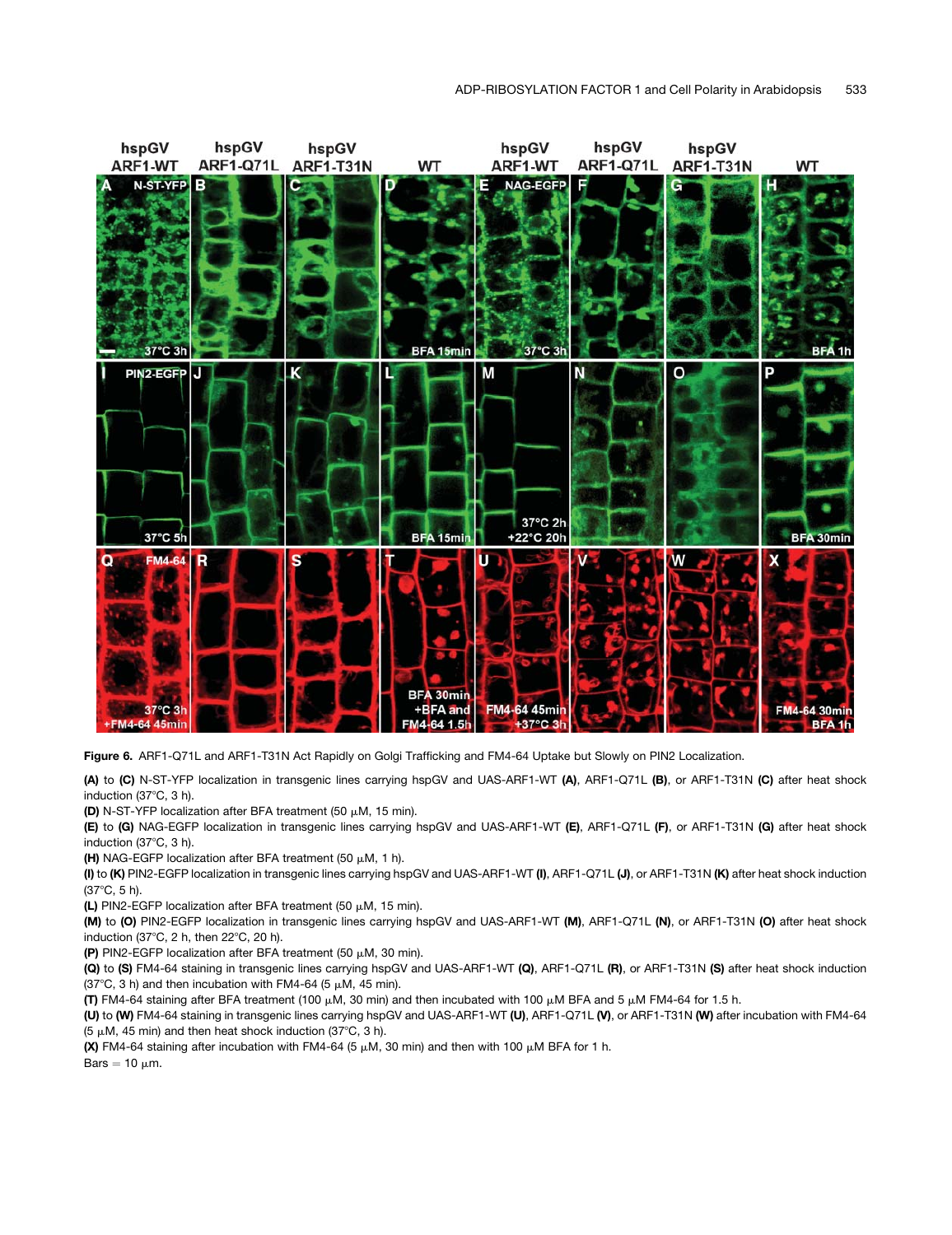## METHODS

#### Plant Growth Conditions

*Arabidopsis thaliana* seeds were sterilized with the vapor-phase sterilization protocol described at http://plantpath.wisc.edu/~afb/vapster.html and imbibed for 4 d at  $4^{\circ}$ C in the dark, then germinated on vertically oriented plates containing half-strength MS agar (Duchefa, Haarlem, The Netherlands) and 1% sucrose, pH 5.8, and grown in a plant room at 22°C with a 16-h-light/8-h-dark cycle.

#### Plasmid Construction and Plant Transformation

*ARF1* and *ROP2* cDNA were amplified from an Arabidopsis cDNA library using PCR, and cDNA sequences were verified. Q71L and T31N mutations in ARF1 and the G14V mutation in ROP2 were introduced using a PCR-based site-mutagenesis strategy (Stratagene, La Jolla, CA).

For the arf1-ERYFP and arf1-GUS promoter fusion constructs, 2.64 kb of upstream sequence from the Arabidopsis *ARF1* gene was fused to an *ERYFP* or *GUS* reporter gene and nopaline synthase terminator engineered in pGREENII-0229.

To make the arf1-ARF1-WT-EGFP, 35S-ARF1-WT-EGFP (or ECFP or EYFP), 35S-ARF1-Q71L-EGFP, 35S-ARF1-T31N-EGFP, hsp18.2-ARF1- WT-EGFP, hsp18.2-ARF1-Q71L-EYFP, and hsp18.2-ARF1-T31N-ECFP constructs, EGFP (or ECFP or EYFP) was fused in frame to the C terminus of ARF1 wild-type or mutant proteins. The resulting fusions were cloned into the pGREENII-0229 vector (http://www.pgreen.ac.uk) under the control of the Arabidopsis *ARF1* promoter, CaMV *35S* promoter, or Arabidopsis *HSP18.2* promoter (847 bp), respectively.

NAG-EYFP and NAG-ECFP were generated from NAG-EGFP (Grebe et al., 2003) by exchanging of EGFP to EYFP or ECFP. For ARA6-EYFP, *NAG* cDNA was exchanged for *ARA6* cDNA. To create EGFP-TALIN, the mouse TALIN F-actin–binding sequence from pSYC14 (a generous gift from N.H. Chua, Rockefeller University, New York, NY) was fused in frame to the C terminus of EGFP engineered in pGREENII-0229 between the CaMV *35S* promoter and nopaline synthase terminator.

To create the rch1GV construct, 2.7 kb of upstream sequence from the Arabidopsis *RCH1* gene (Casamitjana-Martinez et al., 2003) was fused to the GV coding sequence; the resulting construct also contained a UAS-ERGFP or UAS-GUS reporter engineered in the pGREENII-0029 vector. For prp3GV and hsp18.2GV constructs, 2 kb of Arabidopsis the *PRP3* gene promoter region or the Arabidopsis *HSP18.2* promoter sequence was subcloned before the GV coding sequence in the pGREENII-0029 vector with a UAS-GUS reporter. To generate UAS-ARF1-WT, UAS-ARF1-Q71L, UAS-ARF1-T31N, and UAS-ROP2-G14V plant transformation constructs, *ARF1* cDNA, ARF1-Q71L, ARF1-T31N, and ROP2-G14V were subcloned into a UAS cassette engineered in pGREENII-0229, and these constructs were transformed directly into the GV lines.

For the EYFP-ROP2 protein fusion, the EYFP coding sequence was fused in frame to N terminus of the Arabidopsis *ROP2* gene in pGREENII-0229 vector between 1.8 kb of the *ROP2* promoter sequence and 400 bp of the *ROP2* 3'-untranslated region. PIN2-EGFP was generated by insertion of EGFP into PIN2 (Luschnig et al., 1998; Muller et al., 1998) genomic fragment (nucleotides 2157 to 4380 from ATG) at position 2312. Its functionality was verified by the complementation of the *eir1-1* (*pin2*) agravitropic phenotype (Luschnig et al., 1998).

All the constructs were introduced into *Agrobacterium tumefaciens* strain C58C1 (GV3101) with the pSoup plasmid (http://www.pgreen.ac.uk) by electroporation. Plant transformation was done in Arabidopsis Columbia ecotype using the floral-dip method (Clough and Bent, 1998).

## Histochemical Analysis of GUS Activity

Embryos and small seedlings were immersed in the staining solution (50 mM sodium phosphate buffer, pH 7.2, 0.1% Triton X-100, 1.5 mM potassium ferricyanide, 1.5 mM potassium ferrocyanide, and 1.5 mg/mL X-glucoronide) and incubated in the dark at  $37^{\circ}$ C. After staining, all the samples were cleared in 8:3:1 chloral hydrate:distilled water:glycerol and visualized using Nomarski optics on a Zeiss (Jena, Germany) Axioskop 2 microscope with a Nikon (Tokyo, Japan) DXM1200 digital camera.

#### Particle Bombardment–Mediated Transient Expression in Onion Epidermal Cells

For particle bombardment, all plasmids were amplified in *Escherichia coli* strain and purified using plasmid midi or mini kits according to the manufacturer's instructions (Qiagen, Valencia, CA). Onion (*Allium cepa*) bulb scale epidermis was bombarded with gold particles coated with plasmids using a Bio-Rad (Hercules, CA) PDS-1000/He particle delivery system. Bombarded specimens were incubated in water before CLSM analysis.

## Inhibitor Treatments, FM4-64 Staining, and Analyses in Live Roots

BFA treatments were performed as described previously (Grebe et al., 2003). For FM4-64 stainings, onion epidermis or Arabidopsis seedlings were incubated in 2 mL of distilled water containing 5  $\mu$ M FM4-64 for indicated periods at room temperature. Stained samples were washed twice with water and underwent heat shock treatment, or were directly observed by CLSM and/or two-photon LSM.

#### **Microscopy**

GFP, YFP, and CFP seedlings were visualized using a Leica (Wetzlar, Germany) MZ FLIII fluorescence stereomicroscope equipped with GFP and YFP filters. Propidium iodide (10  $\mu$ g/mL in distilled water) was used to stain the cell walls of living root cells (red signal). Two-photon LSM and CLSM were used as described (Grebe et al., 2003).

#### ACKNOWLEDGMENTS

We thank Markus Grebe for inspiration and valuable discussions during this project. We also thank Nam-Hai Chua for generously providing the pSYC14 construct and Jenny Russinova for RFP-ARA7 construct; Renze Heidstra for providing the RCH1 promoter and GV system; and Anko de Graaff for help with two-photon LSM. We thank the Arabidopsis Biological Resource Center for providing seed stocks for SALK T-DNA insertion lines; the Salk Institute Genomic Analysis Laboratory for providing the sequence-indexed Arabidopsis T-DNA insertion lines; and Syngenta Biotechnology for providing Arabidopsis T-DNA SAIL seed lines (formerly known as GARLIC). This work is supported by a PIONIER Award of the Dutch Organization for Science.

Received October 9, 2004; accepted December 2, 2004.

#### **REFERENCES**

- Alonso, J.M., et al. (2003). Genome-wide insertional mutagenesis of *Arabidopsis thaliana*. Science 301, 653–657.
- Balch, W.E., Kahn, R.A., and Schwaninger, R. (1992). ADP-ribosylation factor is required for vesicular trafficking between the endoplasmic reticulum and the cis-Golgi compartment. J. Biol. Chem. 267, 13053–13061.
- Bernhardt, C., and Tierney, M.L. (2000). Expression of AtPRP3, a proline-rich structural cell wall protein from Arabidopsis, is regulated by cell-type-specific developmental pathways involved in root hair formation. Plant Physiol. 122, 705–714.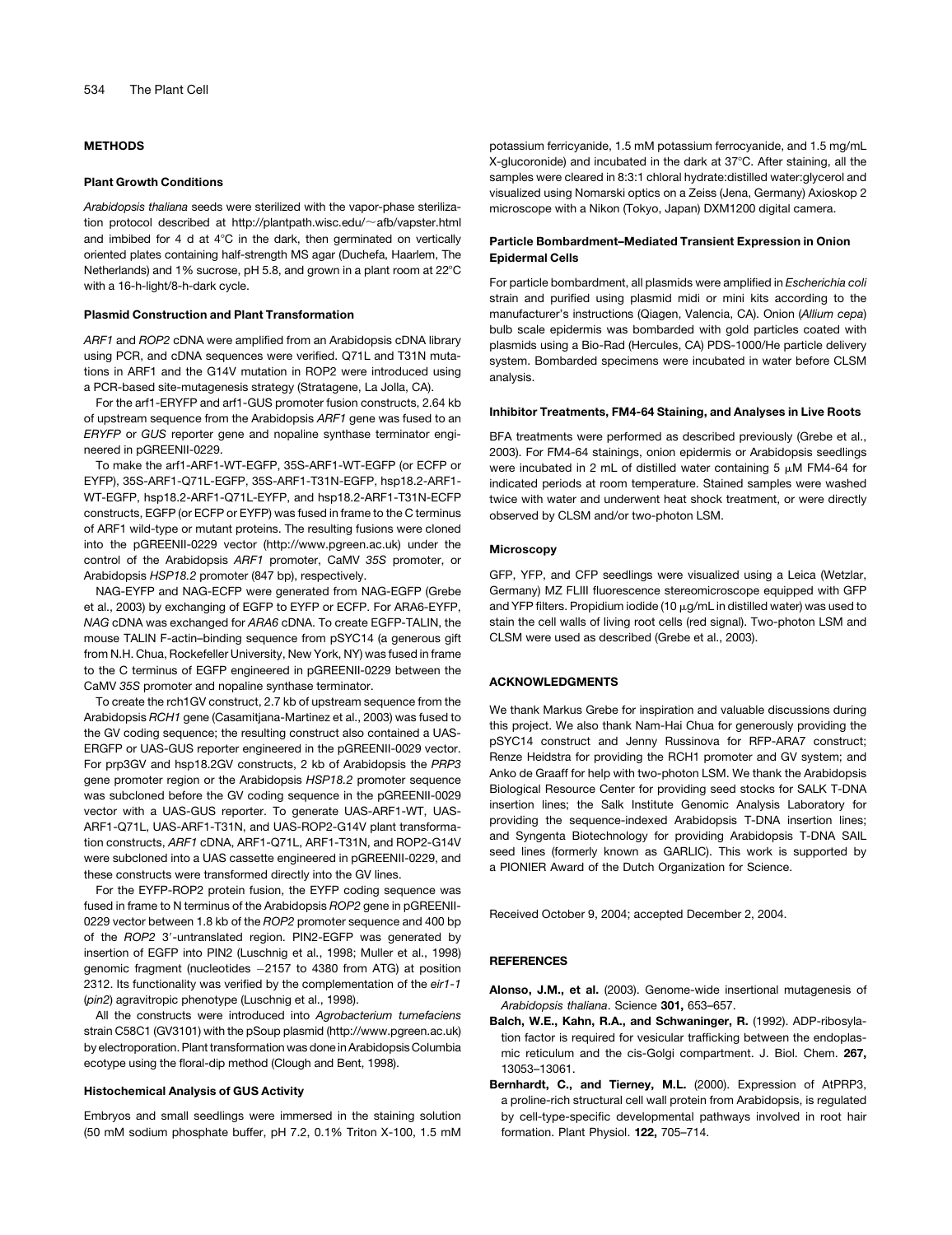- Brand, A.H., and Perrimon, N. (1993). Targeted gene expression as a means of altering cell fates and generating dominant phenotypes. Development 118, 401–415.
- Casamitjana-Martinez, E., Hofhuis, H.F., Xu, J., Liu, C.M., Heidstra, R., and Scheres, B. (2003). Root-specific CLE19 overexpression and the sol1/2 suppressors implicate a CLV-like pathway in the control of Arabidopsis root meristem maintenance. Curr. Biol. 13, 1435–1441.
- Chardin, P., and McCormick, F. (1999). Brefeldin A: The advantage of being uncompetitive. Cell 97, 153–155.
- Clough, S.J., and Bent, A.F. (1998). Floral dip: A simplified method for *Agrobacterium*-mediated transformation of *Arabidopsis thaliana*. Plant J. 16, 735–743.
- Dascher, C., and Balch, W.E. (1994). Dominant inhibitory mutants of ARF1 block endoplasmic reticulum to Golgi transport and trigger disassembly of the Golgi apparatus. J. Biol. Chem. 269, 1437–1448.
- Erickson, J.W., Zhang, C., Kahn, R.A., Evans, T., and Cerione, R.A. (1996). Mammalian Cdc42 is a brefeldin A-sensitive component of the Golgi apparatus. J. Biol. Chem. 271, 26850–26854.
- Etienne-Manneville, S., and Hall, A. (2002). Rho GTPases in cell biology. Nature 420, 629–635.
- Gaynor, E.C., Chen, C.Y., Emr, S.D., and Graham, T.R. (1998). ARF is required for maintenance of yeast Golgi and endosome structure and function. Mol. Biol. Cell 9, 653–670.
- Geldner, N., Anders, N., Wolters, H., Keicher, J., Kornberger, W., Muller, P., Delbarre, A., Ueda, T., Nakano, A., and Jurgens, G. (2003). The Arabidopsis GNOM ARF-GEF mediates endosomal recycling, auxin transport, and auxin-dependent plant growth. Cell 112, 219–230.
- Geldner, N., Friml, J., Stierhof, Y.D., Jurgens, G., and Palme, K. (2001). Auxin transport inhibitors block PIN1 cycling and vesicle trafficking. Nature 27, 425–428.
- Goldberg, J. (2000). Decoding of sorting signals by coatomer through a GTPase switch in the COPI coat complex. Cell 100, 671–679.
- Grebe, M., Friml, J., Swarup, R., Ljung, K., Sandberg, G., Terlou, M., Palme, K., Bennett, M.J., and Scheres, B. (2002). Cell polarity signaling in Arabidopsis involves a BFA-sensitive auxin influx pathway. Curr. Biol. 12, 329–334.
- Grebe, M., Xu, J., Mobius, W., Ueda, T., Nakano, A., Geuze, H.J., Rook, M.B., and Scheres, B. (2003). Arabidopsis sterol endocytosis involves actin-mediated trafficking via ARA6-positive early endosomes. Curr. Biol. 13, 1378–1387.
- Gu, F., and Gruenberg, J. (2000). ARF1 regulates pH-dependent COP functions in the early endocytic pathway. J. Biol. Chem. 275, 8154– 8160.
- Jones, M.A., Shen, J.J., Fu, Y., Li, H., Yang, Z., and Grierson, C.S. (2002). The Arabidopsis Rop2 GTPase is a positive regulator of both root hair initiation and tip growth. Plant Cell 14, 763–776.
- Jürgens, G., and Geldner, N. (2002). Protein secretion in plants: From the trans-Golgi network to the outer space. Traffic 3, 605–613.
- Kost, B., Spielhofer, P., and Chua, N.H. (1998). A GFP-mouse talin fusion protein labels plant actin filaments in vivo and visualizes the actin cytoskeleton in growing pollen tubes. Plant J. 16, 393–401.
- Lee, M.H., Min, M.K., Lee, Y.J., Jin, J.B., Shin, D.H., Kim, D.H., Lee, K.H., and Hwang, I. (2002). ADP-ribosylation factor 1 of Arabidopsis plays a critical role in intracellular trafficking and maintenance of endoplasmic reticulum morphology in Arabidopsis. Plant Physiol. 129, 1507–1520.
- Lippincott-Schwartz, J., Yuan, L., Tipper, C., Amherdt, M., Orci, L., and Klausner, R.D. (1991). Brefeldin A's effects on endosomes, lysosomes, and the TGN suggest a general mechanism for regulating organelle structure and membrane traffic. Cell 67, 601–616.
- Lippincott-Schwartz, J., Yuan, L.C., Bonifacino, J.S., and Klausner, R.D. (1989). Rapid redistribution of Golgi proteins into the ER in cells

treated with brefeldin A: Evidence for membrane cycling from Golgi to ER. Cell 56, 801–813.

- Luschnig, C., Gaxiola, R.A., Grisafi, P., and Fink, G.R. (1998). *EIR1*, a root-specific protein involved in auxin transport, is required for gravitropism in *Arabidopsis thaliana*. Genes Dev. 12, 2175–2187.
- Masucci, J.D., and Schiefelbein, J.W. (1994). The rhd6 mutation of *Arabidopsis thaliana* alters root-hair initiation through an auxin- and ethylene-associated process. Plant Physiol. 106, 1335–1346.
- Mayer, U., Buettner, G., and Juergens, G. (1993). Apical-basal pattern formation in the Arabidopsis embryo: Studies on the role of the gnom gene. Development 117, 149–162.
- McElver, J., et al. (2001). Insertional mutagenesis of genes required for seed development in *Arabidopsis thaliana*. Genetics 159, 1751– 1763.
- Molendijk, A.J., Bischoff, F., Rajendrakumar, C.S., Friml, J., Braun, M., Gilroy, S., and Palme, K. (2001). *Arabidopsis thaliana* Rop GTPases are localized to tips of root hairs and control polar growth. EMBO J. 20, 2779–2788.
- Morris, D.A., and Robinson, J.S. (1998). Targeting of auxin carriers to the plasma membrane: Differential effects of brefeldin A on the traffic of auxin uptake and efflux carriers. Planta 205, 606–612.
- Mossessova, E., Corpina, R.A., and Goldberg, J. (2003). Crystal structure of ARF1\*Sec7 complexed with Brefeldin A and its implications for the guanine nucleotide exchange mechanism. Mol. Cell 12, 1403–1411.
- Mostov, K., Su, T., and ter Beest, M. (2003). Polarized epithelial membrane traffic: Conservation and plasticity. Nat. Cell Biol. 5, 287–293.
- Muller, A., Guan, C., Galweiler, L., Tanzler, P., Huijser, P., Marchant, A., Parry, G., Bennett, M., Wisman, E., and Palme, K. (1998). *AtPIN2* defines a locus of *Arabidopsis* for root gravitropism control. EMBO J. 17, 6903–6911.
- Nebenfuhr, A., Ritzenthaler, C., and Robinson, D.G. (2002). Brefeldin A: Deciphering an enigmatic inhibitor of secretion. Plant Physiol. 130, 1102–1108.
- Pepperkok, R., Whitney, J.A., Gomez, M., and Kreis, T.E. (2000). COPI vesicles accumulating in the presence of a GTP restricted arf1 mutant are depleted of anterograde and retrograde cargo. J. Cell Sci. 113, 135–144.
- Pimpl, P., Hanton, S.L., Taylor, J.P., Pinto-DaSilva, L.L., and Denecke, J. (2003). The GTPase ARF1p controls the sequence-specific vacuolar sorting route to the lytic vacuole. Plant Cell 15, 1242–1256.
- Pimpl, P., Movafeghi, A., Coughlan, S., Denecke, J., Hillmer, S., and Robinson, D.G. (2000). In situ localization and in vitro induction of plant COPI-coated vesicles. Plant Cell 12, 2219–2235.
- Presley, J.F., Ward, T.H., Pfeifer, A.C., Siggia, E.D., Phair, R.D., and Lippincott-Schwartz, J. (2002). Dissection of COPI and Arf1 dynamics in vivo and role in Golgi membrane transport. Nature 417, 187–193.
- Ringli, C., Baumberger, N., Diet, A., Frey, B., and Keller, B. (2002). ACTIN2 is essential for bulge site selection and tip growth during root hair development of Arabidopsis. Plant Physiol. 129, 1464–1472.
- Ritzenthaler, C., Nebenfuhr, A., Movafeghi, A., Stussi-Garaud, C., Behnia, L., Pimpl, P., Staehelin, L.A., and Robinson, D.G. (2002). Reevaluation of the effects of brefeldin A on plant cells using tobacco Bright Yellow 2 cells expressing Golgi-targeted green fluorescent protein and COPI antisera. Plant Cell 14, 237–261.
- Sabatini, S., Beis, D., Wolkenfelt, H., Murfett, J., Guilfoyle, T., Malamy, J., Benfey, P., Leyser, O., Bechtold, N., Weisbeek, P., and Scheres, B. (1999). An auxin-dependent distal organizer of pattern and polarity in the Arabidopsis root. Cell 99, 463–472.
- Saint-Jore, C.M., Evins, J., Batoko, H., Brandizzi, F., Moore, I., and Hawes, C. (2002). Redistribution of membrane proteins between the